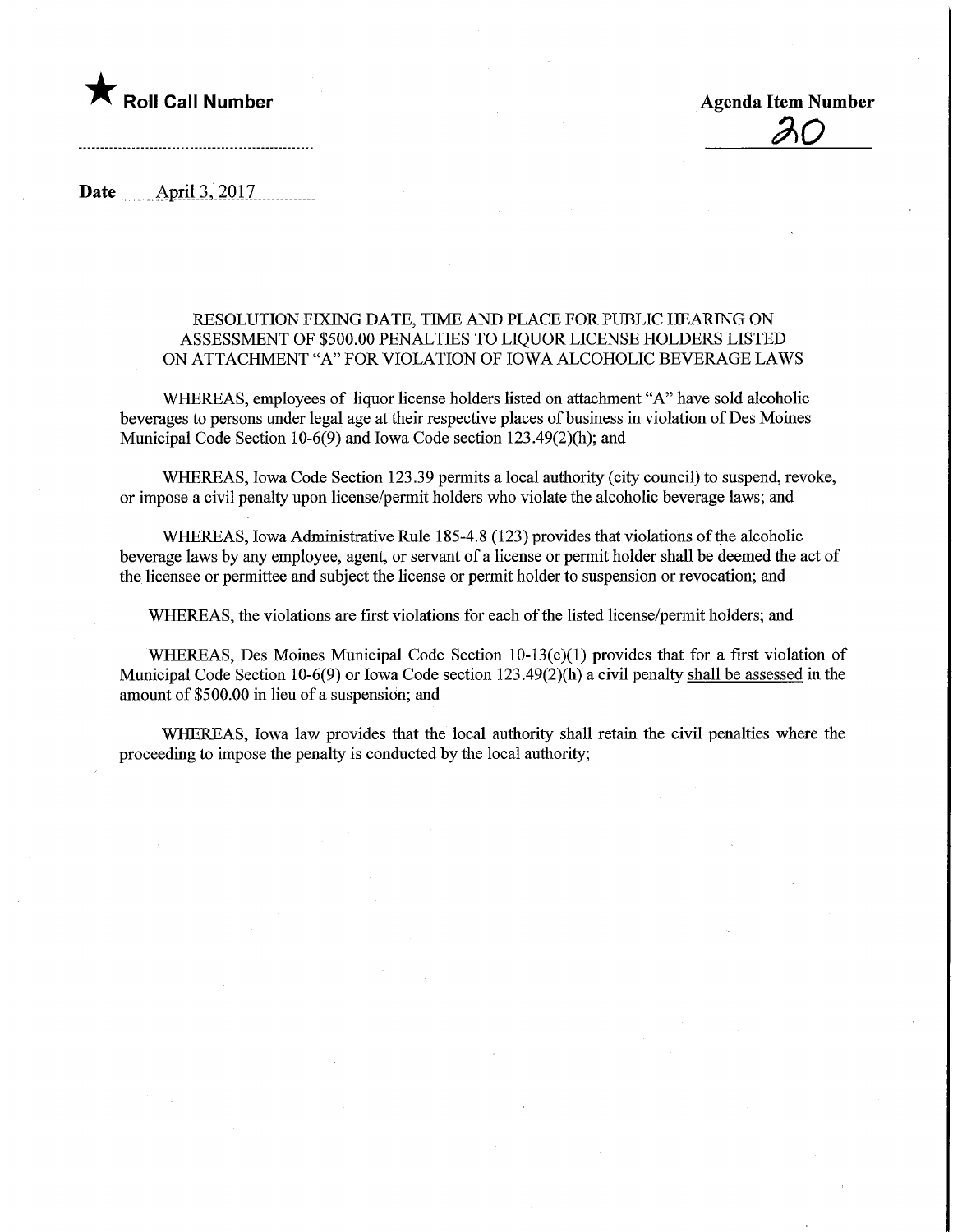

Agenda Item Number  $\overline{30}$ 

Date ........Apnl.3,.2017.

 $(2)$ 

NOW, THEREFORE, BE IT RESOLVED by the City Council of the City of Des Moines, Iowa that:

- 1. A public hearing is hereby set for April 17, 2017 at 5:00 P.M. in the Council Chambers at the Municipal Service Center-Second Floor Council Chambers, 1551 E. M L King Jr. Pkwy., Des Moines, IA, for the purpose of providing the liquor license holders listed in attachment "A" an opportunity to be heard concerning the proposed assessment of a \$500.00 penalty for sale of alcoholic beverages to persons under legal age.
- 2. The City Clerk is directed to notify the license holders by sending through ordinary mail a copy of this resolution at least 10 days in advance of the scheduled hearing.
- 3. The license holders may pay the \$500.00 civil penalty to the City of Des Moines at the City Clerk's Office in advance of the scheduled public hearing if they do not wish to be heard.

MOVED BY TO ADOPT.

FORM APPROVED:

Douglas P. Philiph Assistant City Attorney

| <b>COUNCIL ACTION</b> | <b>YEAS</b> | <b>NAYS</b> | <b>PASS</b> | <b>ABSENT</b>   | <b>CERTIFICATE</b>                                                                                         |  |  |  |  |
|-----------------------|-------------|-------------|-------------|-----------------|------------------------------------------------------------------------------------------------------------|--|--|--|--|
| <b>COWNIE</b>         |             |             |             |                 |                                                                                                            |  |  |  |  |
| <b>COLEMAN</b>        |             |             |             |                 | I, DIANE RAUH, City Clerk of said City hereby                                                              |  |  |  |  |
| <b>GATTO</b>          |             |             |             |                 | certify that at a meeting of the City Council of said<br>City of Des Moines, held on the above date, among |  |  |  |  |
| <b>GRAY</b>           |             |             |             |                 | other proceedings the above was adopted.                                                                   |  |  |  |  |
| <b>HENSLEY</b>        |             |             |             |                 |                                                                                                            |  |  |  |  |
| <b>MOORE</b>          |             |             |             |                 | IN WITNESS WHEREOF, I have hereunto set my<br>hand and affixed my seal the day and year first              |  |  |  |  |
| <b>WESTERGAARD</b>    |             |             |             |                 | above written.                                                                                             |  |  |  |  |
| <b>TOTAL</b>          |             |             |             |                 |                                                                                                            |  |  |  |  |
| <b>MOTION CARRIED</b> |             |             |             | <b>APPROVED</b> |                                                                                                            |  |  |  |  |
|                       |             |             |             |                 |                                                                                                            |  |  |  |  |
|                       |             |             |             |                 |                                                                                                            |  |  |  |  |
|                       |             |             |             | Mayor           | City C                                                                                                     |  |  |  |  |